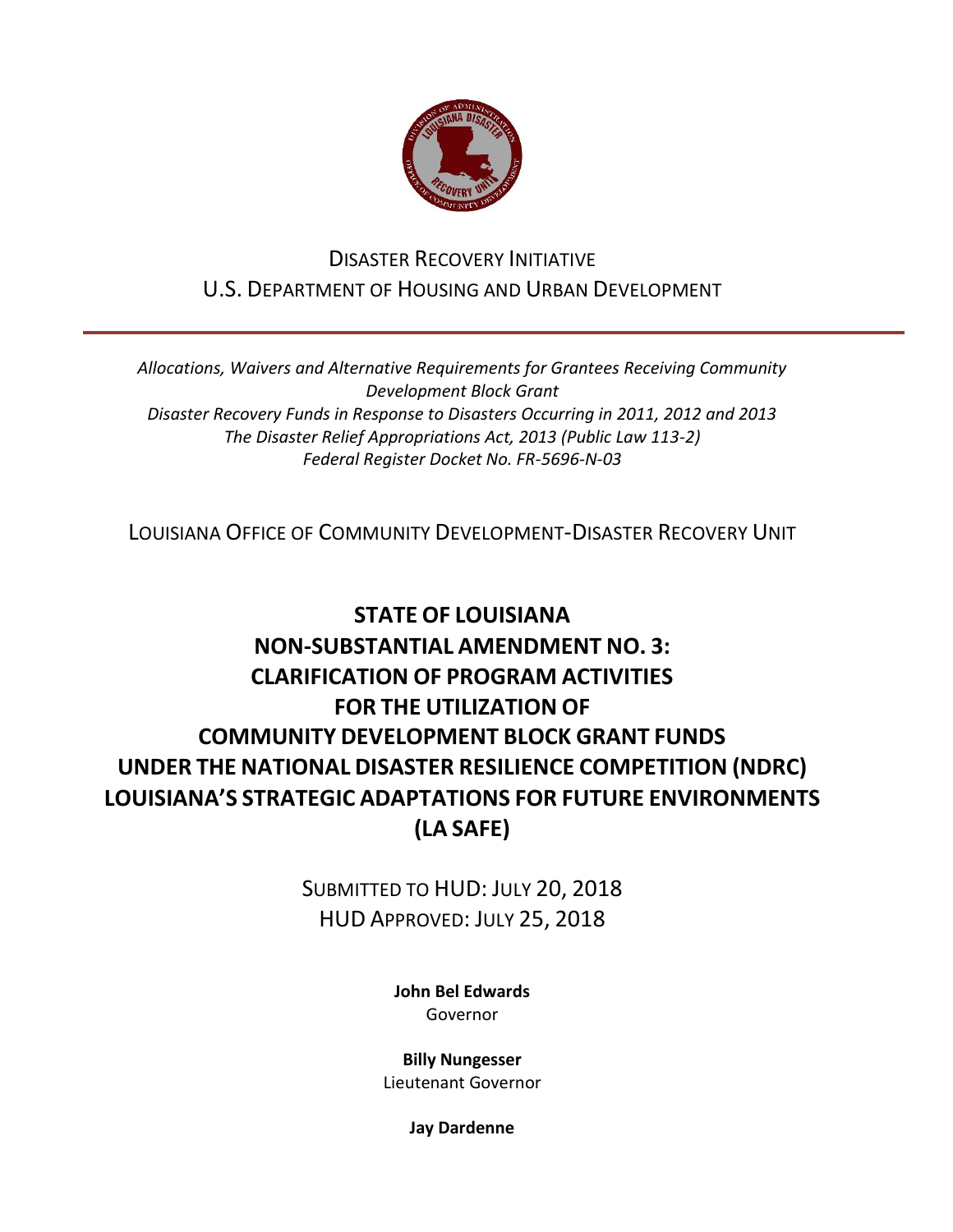#### Commissioner of Administration

## **Non-Substantial Amendment**

#### Action Plan Amendment Overview

In accordance with Public Law 113-2, HUD announced an allocation of \$1 billion of the \$15.2 billion appropriated for certain declared disasters occurring during the years 2011, 2012 and 2013 for the National Disaster Resilience Competition (NDRC). The State of Louisiana was awarded \$92,629,249 of this total for the Resettlement of Isle de Jean Charles (\$48,379,249) and the LA SAFE Fund (\$39,750,000).

The State of Louisiana requests approval, through this non-substantial amendment, to establish project development and implementation activities for the LA SAFE Fund within the Disaster Recovery Grant Reporting System (DRGR) for use of these NDR dollars.

| <b>Program</b>                                                      | <b>Budget</b> |
|---------------------------------------------------------------------|---------------|
| <b>State Administration</b>                                         | \$4,500,000   |
| Resettlement of Isle de Jean Charles                                | \$48,379,249  |
| Louisiana's Strategic Adaptations for Future Environments (LA SAFE) | \$39,750,000  |
| Total                                                               | \$92,629,249  |

# **LA SAFE Program Overview**

### National Disaster Resilience Competition (NDRC)

The U.S. Department of Housing and Urban Development (HUD), in collaboration with the Rockefeller Foundation, conducted a two-phase National Disaster Resilience Competition (NDRC) to distribute \$1 billion in funding to state and local governments to help communities recover from natural disasters and advance resilience-building initiatives.

At the competition's conclusion, HUD awarded Community Development Block Grant National Disaster Resilience (CDBG-NDR) funds to thirteen (13) state and local governments. The State of Louisiana was awarded \$92,629,249 of CDBG-NDR funds for the following projects, to be administered by the Office of Community Development – Disaster Recovery Unit (OCD-DRU):

 **Louisiana's Strategic Adaptations for Future Environments (LA SAFE)** – \$39,750,000 for the planning and capitalization of a State-administered fund to provide gap assistance for public, privately-owned and/or nonprofit projects and programs for Resilient Housing, Resilient Transportation, Resilient Energy, Resilient Infrastructure, Economic Development, Public Services, Community Nonstructural Mitigation/Flood Risk Reduction, and/or Planning/Education. These concept proposals will be presented as project, program, and policy recommendations emanating from a multi-phase, community-driven planning effort, which will be codified in parish-wide Strategic Adaptation Plans. Using information and projects identified in the Strategic Adaptation Plans, the State will work with eligible communities to select CDBG-NDR projects to be funded through the LA SAFE Program. In addition to the HUD award, the State of Louisiana has committed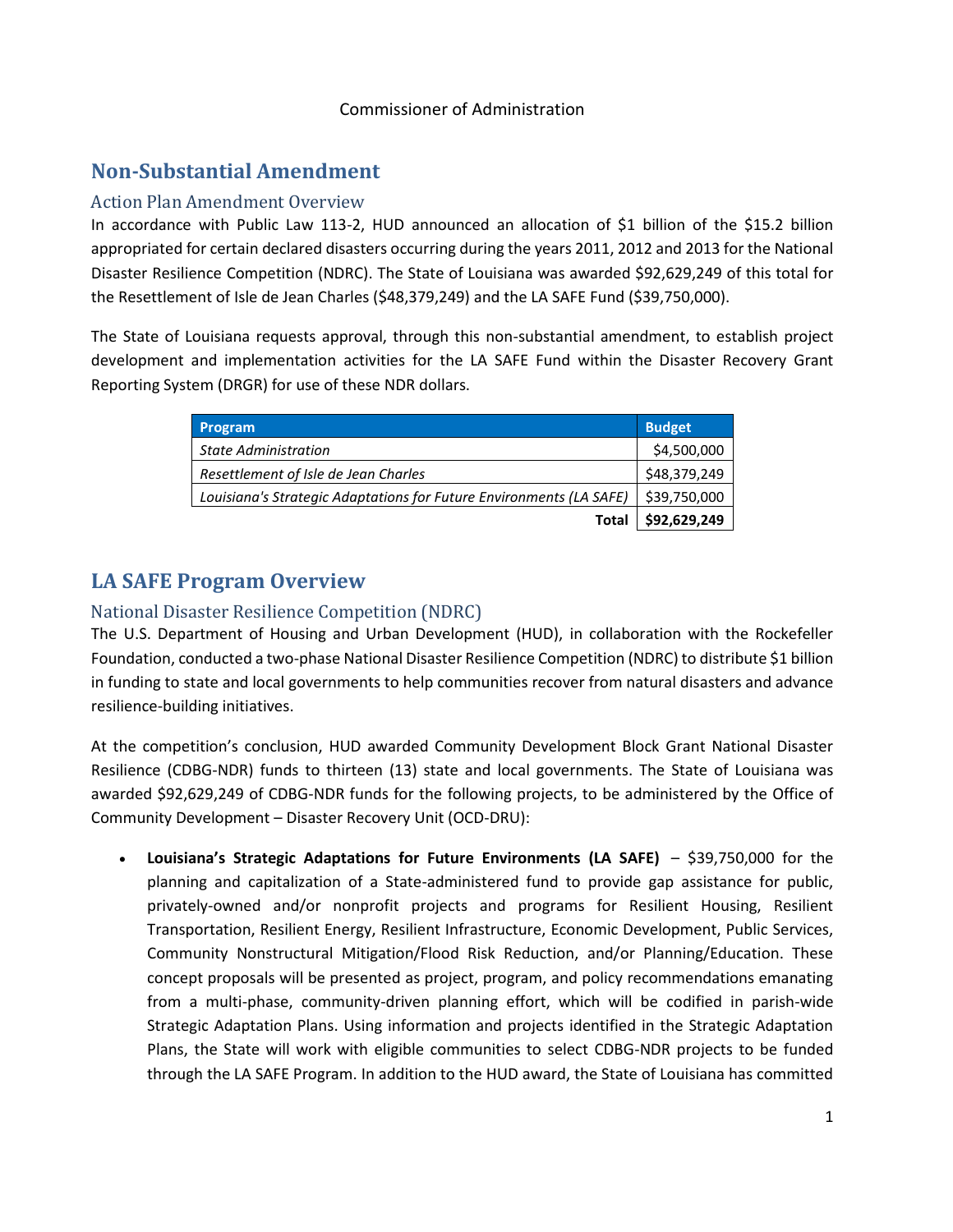an additional sum of \$250,000 in supporting leverage, bringing the total value of the initiative to \$40,000,000.

 **Isle de Jean Charles Resettlement** – \$48,379,249 for the Resettlement of Isle de Jean Charles, a coastal island community in coastal Terrebonne Parish currently experiencing severe land loss and extreme flood risks, to a resilient and historically contextual community. The Resettlement of Isle de Jean Charles is broken down into three phases: (1) Data Gathering and Engagement, (2) Site Selection, Acquisition, and Master Planning and (3) Construction and Development.

In addition to the funds for these two (2) projects, HUD awarded the State \$4,500,000 for administrative costs.

### LA SAFE Framework

LA SAFE is a statewide resilience policy framework focused on helping communities plan for – and implement – safer, stronger, and smarter development strategies within three basic typological scenarios. These scenarios are (1) **Low Risk Areas**, or those with favorable future flood risk projections (0'-3' in a 100 year flood event projected in 2067) and which have current development opportunities to receive populations and economic activity from more flood-prone environments; (2) **Moderate Risk Areas**, or those with future flood risk projections (3'-6' in a 100-year flood event projected in 2067 or currently located within the FEMA 100-year floodplain) conducive to maintaining current population levels and economic trends provided such communities orient future development and mitigation activities in alignment with future flood risk projections; (3) **High Risk Areas**, or those with less favorable future flood risk projections (6'+ in a 100-year flood event projected in 2067) and those who would expect to experience population and economic losses, up to and including full community-scale resettlement, as environmental conditions deteriorate and repetitive severe flood events take place. To support this process, OCD-DRU is utilizing the Coastal Protection and Restoration Authority of Louisiana's (CPRA) analytical and flood modeling capacity to estimate flood depths and damages that may potentially occur as a result of major storms projected over the next 50 years.

LA SAFE will be implemented as a planning and capital investment program in an initial six-parish target area. These parishes are Jefferson, Lafourche, Plaquemines, St. John the Baptist, St. Tammany, and Terrebonne.

## **Method of Distribution**

### **LA SAFE Planning & Engagement**

In its initial planning effort culminating with the creation of Strategic Adaptation Plans, LA SAFE has integrated a robust grassroots engagement and outreach effort to drive the goals and objectives of its planmaking process, while also working to educate citizens and stakeholders about the state's best information outlining current and future environmental conditions.

During the year-long (January through December 2017) planning and engagement process in the development of parish and regional adaptation strategies, the LA SAFE team conducted extensive public outreach and engagement efforts. As a result of 5 rounds of planned community engagement events across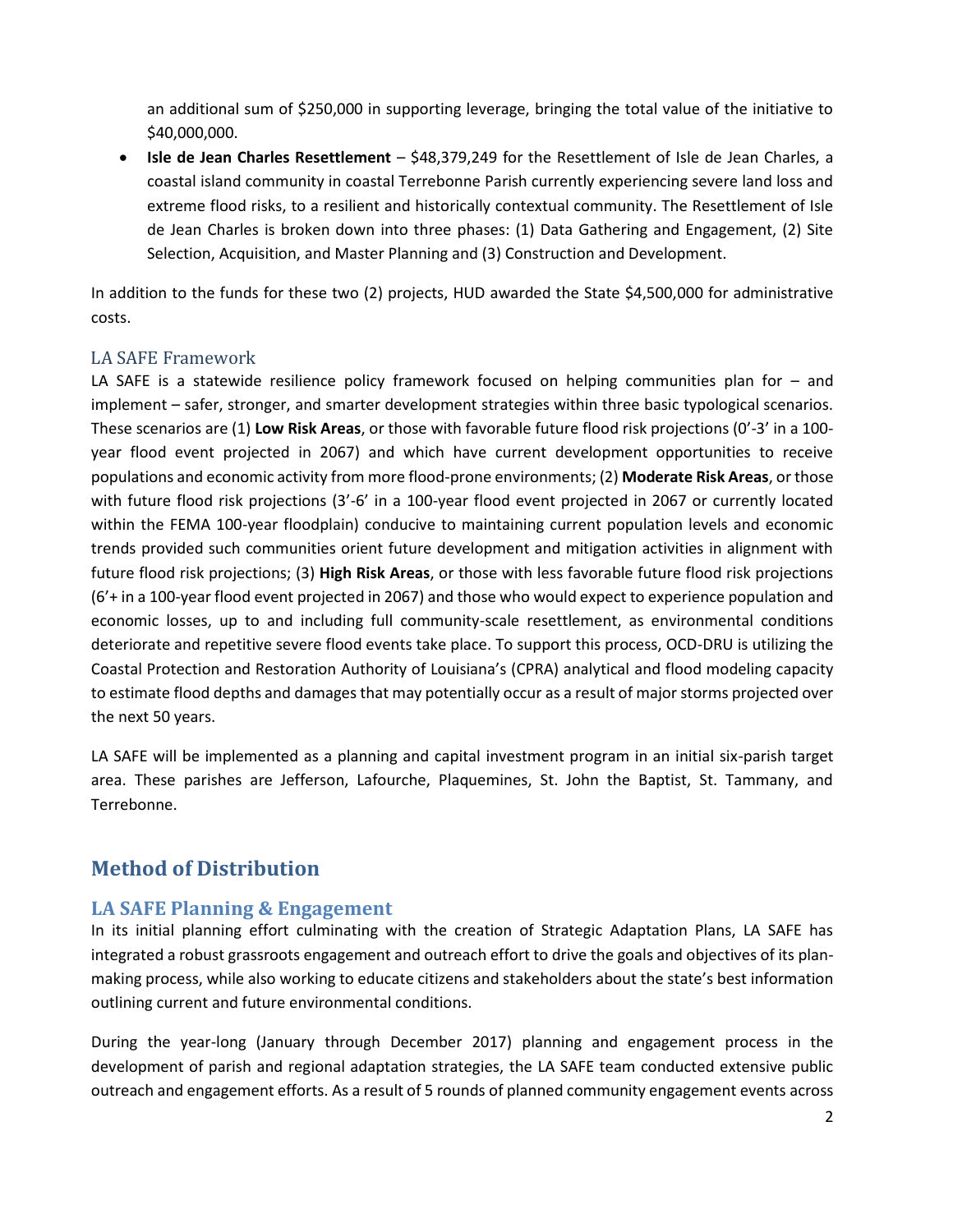the six-parish target area, 71 meetings with 3,079 individual participants have occurred. Events have targeted and included parish residents, elected officials, representatives of local nonprofits and foundations, representatives of nongovernmental and economic stakeholder groups, and other community stakeholders.

## **LA SAFE Project Selection & Implementation**

### Project Selection Process

Following the fifth and final round of community engagement events at the end of 2017, the LA SAFE team convened the LA SAFE Project Selection Committee. The Selection Committee was comprised of OCD staff that ultimately selected 10 projects for funding. The following baseline criteria were included in the decision-making process:

- Project must be a CDBG-NDR **eligible activity**;
- Project must be able to meet a **national objective** within CDBG-NDR timelines;
- Project must have a clear **tie to the storm** (Hurricane Isaac, for CDBG-NDR);
- Project must have an eligible unmet need after accounting for all **duplication of benefits**;
- Project must meet specific **project area requirements** (e.g. economic development underwriting, infrastructure limitations, housing composition, see section 1.3 LA SAFE Framework);
- Project must be **feasible and sustainable**; all funding sources must be firmly committed and the local, responsible entity must have the resources committed to ensure on-going maintenance and operations;
- Project must be **compatible with the CPRA's Coastal Master Plan.**

The following scoring criteria were included in the decision making process as well:

- Amount of dollars available as direct **leverage** // out of 10 points, sliding ratio scale;
- **Benefit to LMI** persons // out of 20 points, all or nothing;
- **Public preference** // out of 20 points, determined during public meeting Round 5 and subsequent online polling;
- **Public benefit (quantitative)** // out of 20 points, determined by selection committee;
- **Public benefit (qualitative)** // out of 20 points, determined by selection committee;
- And ability to **enhance a CRS score** // out of 10 points, all or nothing.

On April 20, 2018, Governor John Bel Edwards announced the LA SAFE funded project portfolio at a press conference at Gretna City Park in Gretna, Louisiana.

The 8 CDBG-NDR funded projects are briefly described below:

**National Objectives:** Urgent Need, Benefit to low to moderate income persons.

**Eligible Activities:** HCDA Section 105(a) 1-25 and alternative requirements, eligible activities and waivers associated with PL 113-2.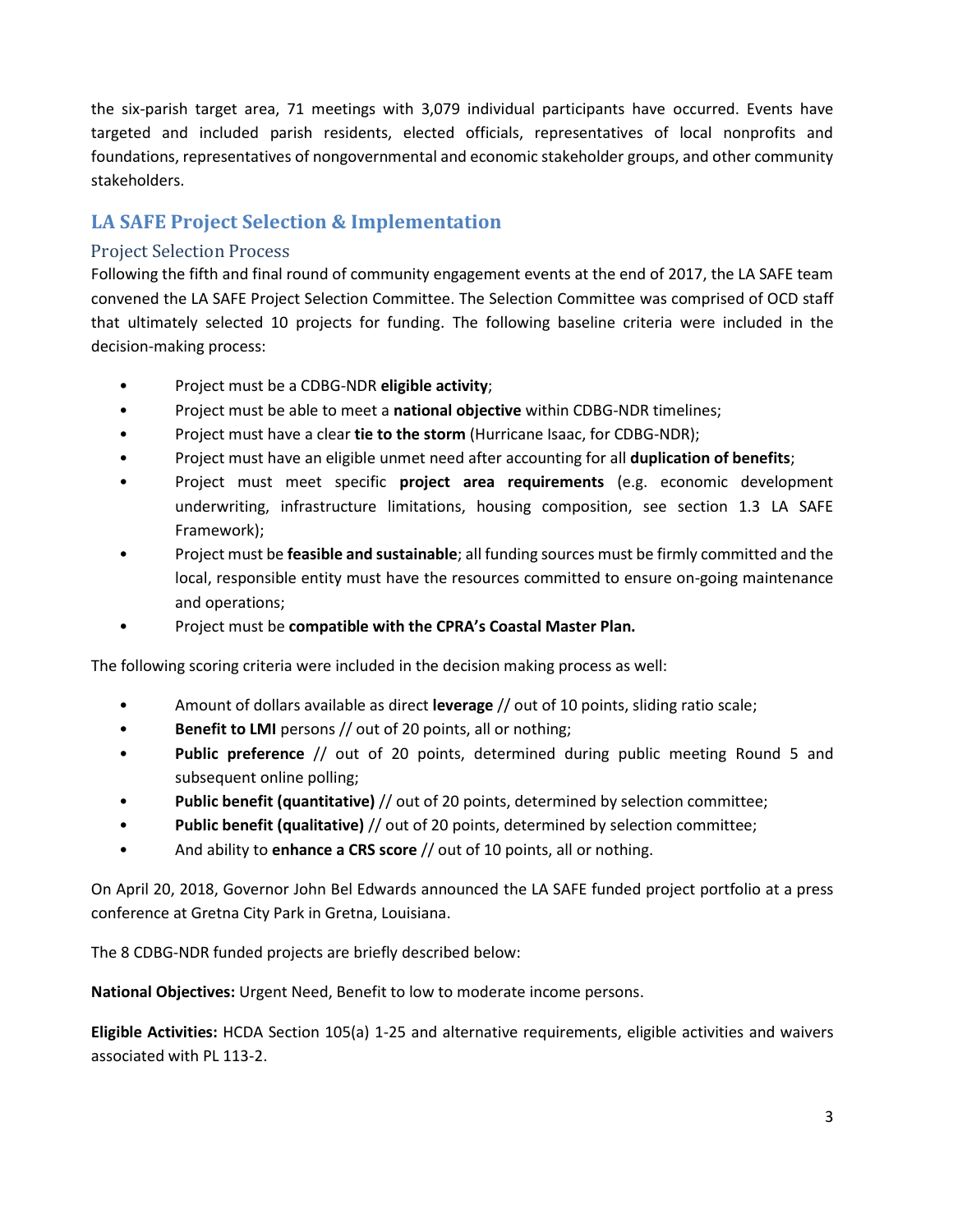The descriptions below include preliminary national objectives and eligible activities that will be met through the different projects and programs. Any future changes to the eligible activities and national objectives associated with specific projects will be made within the program files and the DRGR.

### St. Tammany Parish

**Safe Haven Blue-Green Campus & Trails National Objective:** LMI **Eligible Activities:** 105(a)(2)

Even in higher ground locations, natural systems must be maximized to retain stormwater in response to current and future flood risk. The Safe Haven Blue-Green Campus & Trails project is a Community Nonstructural Mitigation/Flood Risk Reduction as well as Resilient Infrastructure project that will enhance detention capabilities in a critical drainage area adjacent to Cane Bayou, protecting campus facilities and surrounding neighborhood residences. To achieve the goals laid out in this project, stormwater retention ponds, enhanced entryway features, new pathways and signage, and a pavilion will be built.

### St. John the Baptist Parish

**Airline & Main Complete Streets National Objective:** LMI **Eligible Activities:** 105(a)(1); 105(a)(2); 105(a)(9)

The Airline and Main Complete Streets project is a Resilient Infrastructure and Community Nonstructural Mitigation/Flood Risk Reduction project positioned along Airline Highway in LaPlace. This project is an example of how to plan for a future of heightened flood risk in a low risk area by incorporating stormwater management strategies into public infrastructure projects that also providing residents enhanced transportation options. The proposal suggests a 1.3-mile street improvement on Airline Highway and a 0.3 mile improvement on Main Street. Complete street designs like this one aim to attract reinvestment in commercial corridors, alleviate drainage systems and reduce flooding. Improved safety for pedestrians and cyclists enhance connectivity, aesthetics and urban identity.

#### Plaquemines Parish

**Plaquemines Harbor of Refuge National Objective:** LMI **Eligible Activities:** 105(a)(2)

The Plaquemines Harbor of Refuge project is a Resilient Infrastructure project located in Empire, Louisiana. Plaquemines Parish is a Sportsman's Paradise with some of the world's best commercial and recreational fishing. The seafood industry is one of the leading employers in Louisiana, producing millions of pounds of shrimp, oysters, crabs and fish annually. However, as flood risk increases and land loss continues to occur, this industry's viability faces a significant threat – specifically as it relates to vital equipment and infrastructure. Through this project, the state will fund a harbor of refuge for vessels to shelter in place during disaster events. The parish-operated harbor would incorporate marina amenities, wet-and drydocking facilities as well as green infrastructure to help manage stormwater.

**Mental Health and Substance Abuse Program National Objective:** LMI **Eligible Activities:** 105(a)(8)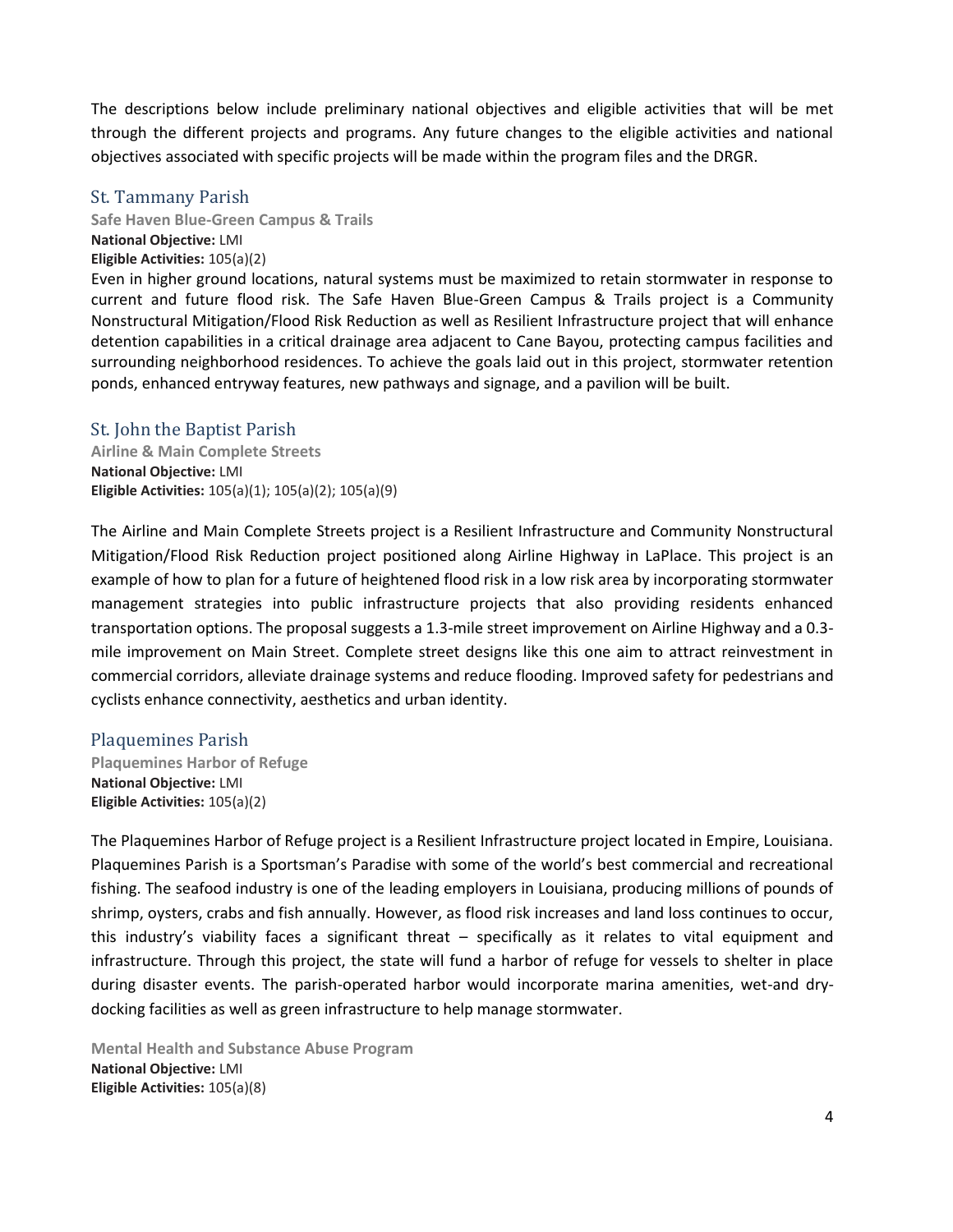The Mental Health and Substance Abuse Program for Plaquemines Parish is a Public Services/Education program as outlined in the LA SAFE Guidelines. Areas projected to experience high future flooding risk are, in many cases, currently experiencing significant environmental, cultural, economic and social challenges. Severe, repetitive flooding events in recent years have devastated many low-lying communities along our coast, especially in Plaquemines Parish. As these events have occurred, populations have already started moving upland, disrupting community cohesion and the coast's broader social fabric. These impacts, compounded with unfavorable future projections, have taken a significant emotional toll. This program will provide case management services for residents struggling with mental health and substance abuse issues. These services will help disadvantaged populations living in at-risk communities work through the emotional impacts of past disaster events and future increased flood risk.

#### Jefferson Parish

**Gretna Resilience District Kickstart National Objective:** LMI **Eligible Activities:** 105(a)(2); 105(a)(9)

The Gretna Resilience District Kickstart is an ambitious Resilient Infrastructure and Community Nonstructural Mitigation/Flood Risk Reduction project. Two major components of the district, Gretna City Park and the 25th Street Canal, will receive LA SAFE investment. Improvements to the park include greater stormwater retention, enhanced entryways, pathways and signage. The canal improvements include green infrastructure features to increase storage capacity and improve conveyance of stormwater in an area with a high concentration of repetitively flooded homes and businesses. In addition, the canal enhancements include the creation of recreational amenities for biking, walking and interactive community spaces.

#### Terrebonne Parish

**Lake Boudreaux Living Mitigation National Objective:** LMI **Eligible Activities:** 105(a)(1); 105(a)(2); 105(a)(9)

The Lake Boudreaux Living Mitigation project is a Resilient Infrastructure and Community Nonstructural Mitigation/Flood Risk Reduction project that will be a model for how certain geographies think through a future with increasing flood risk. This project will operate as one of multiple lines of defense that will work together to protect the people and property of Terrebonne Parish. This project will create over 300 acres of terraces and marshland within the Morganza to the Gulf risk reduction system that will assist in reducing the impacts of storm surge. The terraces also have environmental benefits such as enhancing submerged aquatic vegetation growth, restoring habitats, and trapping suspended sediments generated by wind and wave action.

**Buyouts for Permanent Resident Households National Objective:** LMI **Eligible Activities:** 105(a)(1); 105(a)(4); 105(a) 7; 105(a)(11); 105(1)(24)

The Buyouts for Permanent Resident Households program is a Resilient Housing project that seeks to relocate the relatively few homeowners still living outside of the Morganza to the Gulf structural protection system. Areas not protected by the structural protection system are projected to experience very high flood